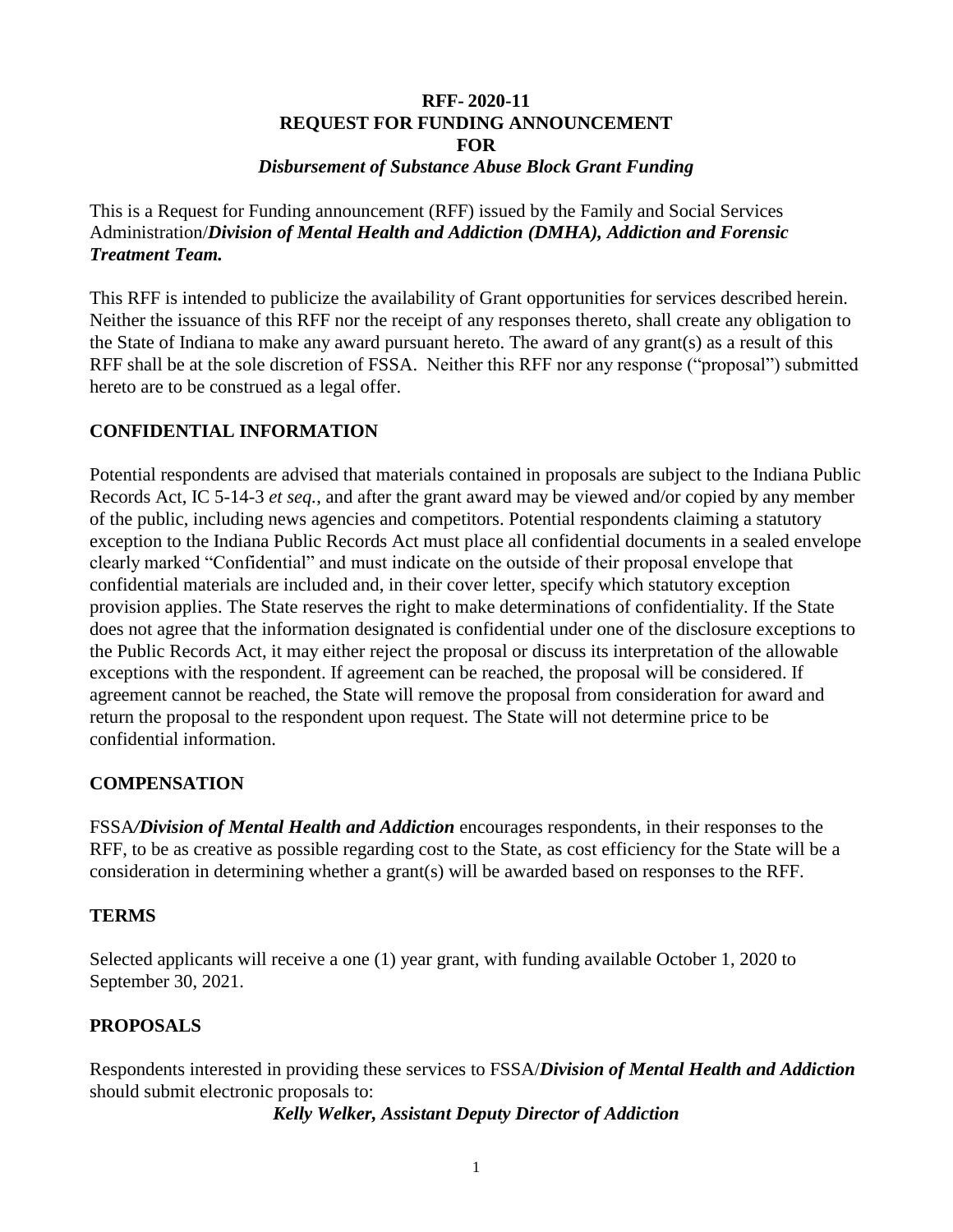## *FSSA/Division of Mental Health and Addiction* **Email Address: [Kelly.Welker@fssa.IN.gov](mailto:Kelly.Welker@fssa.IN.gov)**

The proposal must include:

- 1. Cover Letter with agency and contact persons information
- 2. Proposal narrative
- 3. Budget and budget justification
- 4. Identify Key Staff overseeing project
- 5. Most recent audit report for agency identified as fiscal agent for funds made in accordance with OMB circular A-133 if applicable.

Proposals must be received no later than **4:30 p.m. Eastern Time on September 2, 2020. Proposals received after 4:30 p.m. will not be considered.** Proposals must be delivered in electronic format, a **maximum of 10 pages** not including attachments, with all required documents. Please use the following language in the subject heading of the email:

# **RESPONSE TO RFF # 2020-11 Comprehensive Women's Services Program**

No more than one proposal per respondent will be accepted. In the cover letter please indicate the principal contact for the proposal along with a telephone number and email address.

Any questions regarding this RFF must be submitted via email to Kelly Welker [\(Kelly.Welker@fssa.IN.gov\)](mailto:Kelly.Welker@fssa.IN.gov) no later than **4:30 p.m. Eastern Standard Time on August 17, 2020. Questions received after 4:30 p.m. may not be considered. Please keep questions brief and of high priority.** Responses to all questions will be promptly prepared and emailed to group.

**All inquiries are to be directed to Kelly Welker and are not to be directed to any other staff member of FSSA. Such action may disqualify respondent from further consideration for a grant as a result of this RFF.**

# **SCOPE OF WORK**

Indiana Division of Mental Health and Addiction (DMHA) is granting funds to certified DMHA addiction providers to support or develop a comprehensive women's services program that addresses the needs of the woman, her child(ren), and father/partner/significant other if appropriate.

The program should include at a minimum integrated, family-centered services that include screenings, assessments, intensive case management services, evidence-based therapies, and wrap-around services for the mother, her child(ren), and father/partner/significant other to support family preservation. Services need to address physical, emotional, mental health and substance use disorder needs for the family. Services need to be tailored to meet the individual needs of the family to aid in selfsufficiency. The program can include residential services, services in lieu of residential or services after residential treatment.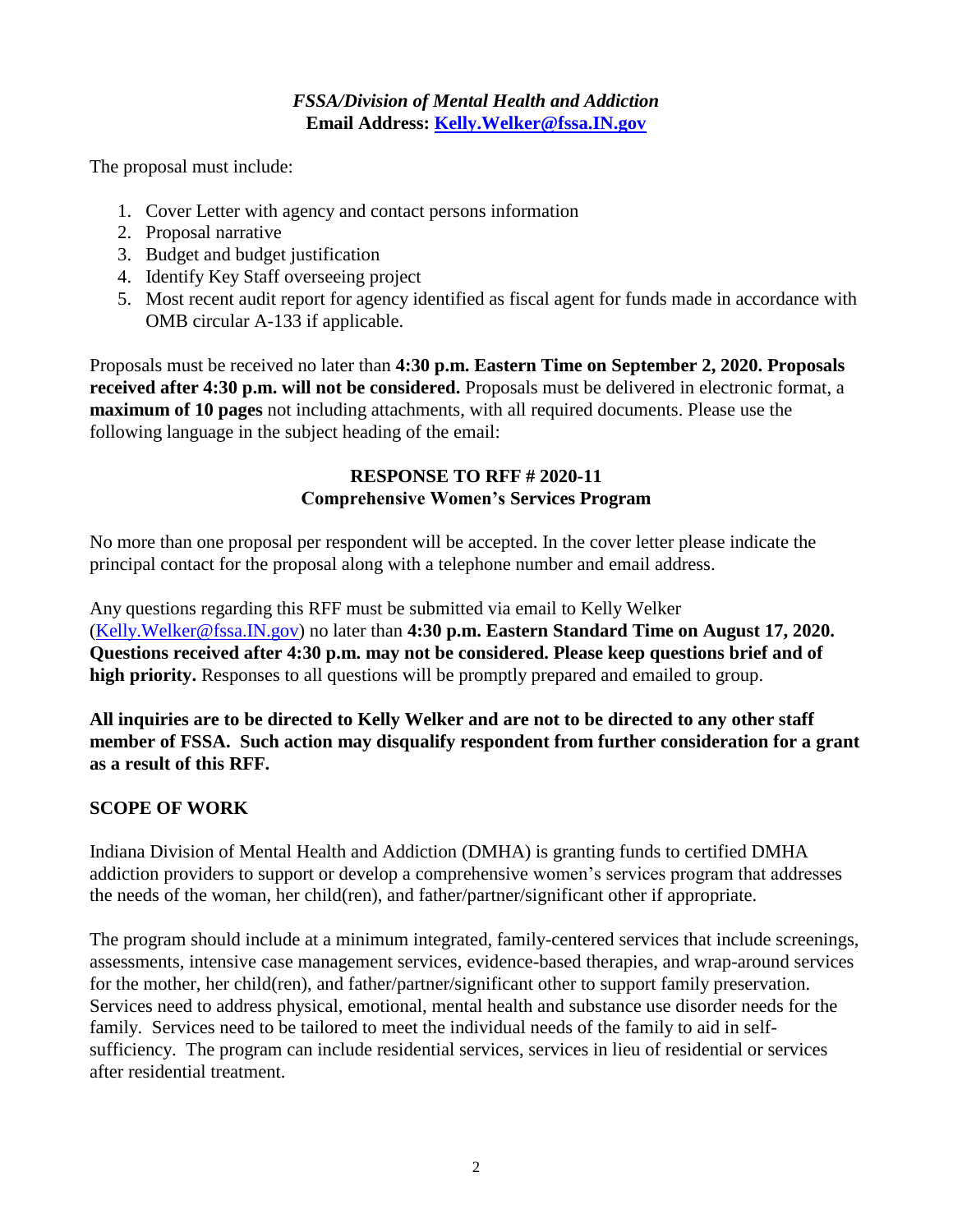## **TIME FRAME:**

| August 11, 2020    | RFF sent to potential applicants |
|--------------------|----------------------------------|
| August 17, 2020    | RFF questions due                |
| September 2, 2020  | RFF proposals due back           |
| September 21, 2020 | Notify Grantees of Awarded Funds |
| October 1, 2020    | Grant effective date             |

Funding:

The maximum award for this funding opportunity *is \$450,000. DMHA reserves the right to divide the total amount (\$450,000) amongst the number of respondents based on needs. All funds must be used towards the goals identified in the proposal as no funds are available for administrative costs.*  Grant awards for this program are subject to budgetary exigencies associated with the availability of Federal and State funding.

#### **Eligible Respondents**:

Any agency certified by DMHA to provide addiction services.

#### **SELECTION PROCESS AND CRITERIA**

Proposals will be reviewed and scored by a committee selected by the *Division of Mental Health and Addiction* or designee. Proposals will be evaluated based upon the proven ability of the respondent to meet the goals of the Program in a cost-effective manner. Specific criteria are:

#### Evaluation Criteria

Each narrative will be evaluated on the following criteria:

#### 1. **Narrative (**40 points)

The following standards will be considered when evaluating this criterion.

- a. Detailed description of current program or planned program to include but not limited to intake process, average length of program, services offered, number of people able to be served
- b. Referral process and area of state served
- c. Explanation of need
- d. Explanation and justification of development, improvement or enhancements.
- e. Description of partnerships or agreements with community partners. Provide letter of support from partner agencies. Letters of support do not count towards the 10 page maximum.

#### 2. **Project Timeline** (30 points)

- a. Provide a chart or graph depicting a realistic timeline for the entire project period including dates, key activities and responsible person or partner (timeline should be part of narrative)
- b. Provide job descriptions and/or positions that need to be hired

#### **3. Budget and Cost Effectiveness** (30 points)

- a. Detailed budget must be included with proposal. Please note these are federal funds and there are unallowable costs associated with federal funds.
- b. Budget and cost is reasonable to the objectives and adequate to support the goals of the project.